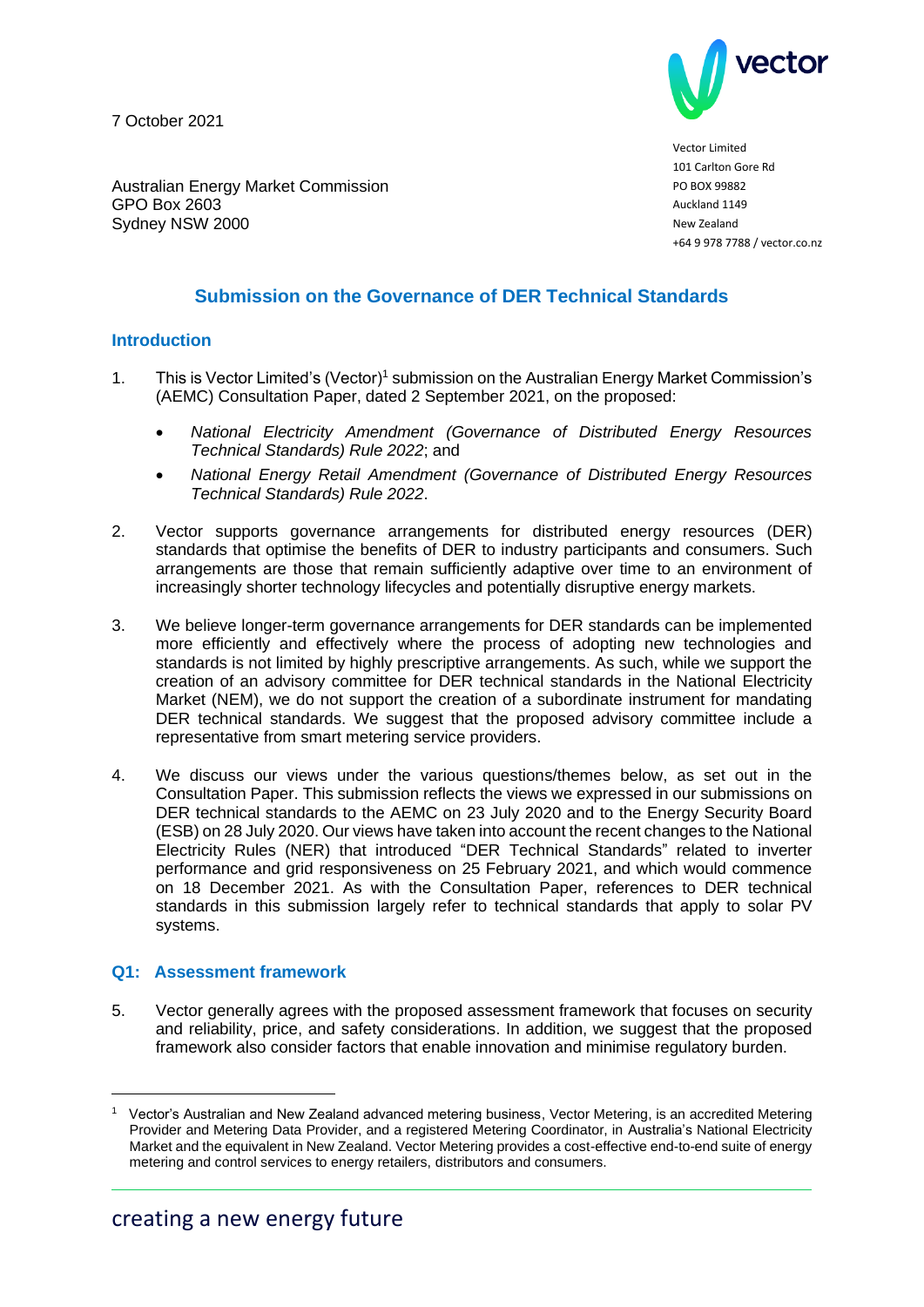

- *Enabling innovation* Any future governance arrangements for DER standards should provide, rather than diminish, incentives for innovation and investment that help accelerate the introduction of DER. The increasing integration of more renewable DER, such as solar PV, into the low-voltage network and the electricity market facilitates the electricity sector's transition into a digital and low-carbon future.
- *Minimising regulatory burden* We support compliance arrangements for DER standards that do not increase the regulatory burden and are primarily for transparency purposes. This incentivises DER service providers to focus on delivering new and innovative services, rather than on regulatory or technical compliance. New compliance requirements also expand regulators' role, including in addressing industry disputes, some of which could ordinarily be resolved through commercial means.
- 6. We agree with the AEMC's description of the assessment framework's price objective (Table 4.1, page 13 of the Consultation Paper) and proposes the amendment below to reflect the above additional factors:

Complexity, cost and timeliness of standard setting and compliance under any new governance arrangements are no more than necessary to achieve security, reliability, and safety, and other desired objectives (including internal opportunity costs for the AEMC from appropriately resourcing any new governance activities)...

## **Q2: Identifying governance problems**

7. The AEMC's Final Rule Determination on Technical Standards for DER, dated 25 February 2021, stated that:

> …The governance arrangements included in this final rule do not limit, in any way, consideration of the most suitable pathway to establish enduring governance arrangements for setting technical standards in the future.<sup>2</sup>

- 8. In developing longer-term DER governance standards, we believe a broad view is required. While seemingly technical in nature, identifying the appropriate DER standards for a specific period or stage of market development can be complex and multi-faceted, and requires holistic solutions. This requires an understanding of exactly how a DER service is to be used, under what circumstances and timeframes the service must operate, and what supporting processes are required to enable the service. This is expected to take some time to design and implement – beyond publishing a set of technical standards – before any benefits will be realised.
- 9. We suggest that any future governance arrangements be subject to a cost-benefit assessment, capturing costs arising from mandating DER technical standards or specifications, to the extent possible. Consideration of costs beyond those directly associated with the DER device or installation is required to determine the full cost of any proposed requirements. For example, requiring DER devices to be switched on or off also requires the establishment of a back office and business-to-business ecosystem to achieve the desired outcomes. Failure to identify these other requirements will understate the real costs of any proposed arrangements.
- 10. Any cost-benefit assessment should also consider whether all reasonably practicable options to address the identified problem(s), including non-regulatory options, have been explored.

<sup>2</sup> [https://www.aemc.gov.au/sites/default/files/documents/technical\\_standards\\_for\\_distributed\\_energy\\_](https://www.aemc.gov.au/sites/default/files/documents/technical_standards_for_distributed_energy_resources_final_determination_0.pdf) [resources\\_final\\_determination\\_0.pdf,](https://www.aemc.gov.au/sites/default/files/documents/technical_standards_for_distributed_energy_resources_final_determination_0.pdf) page iv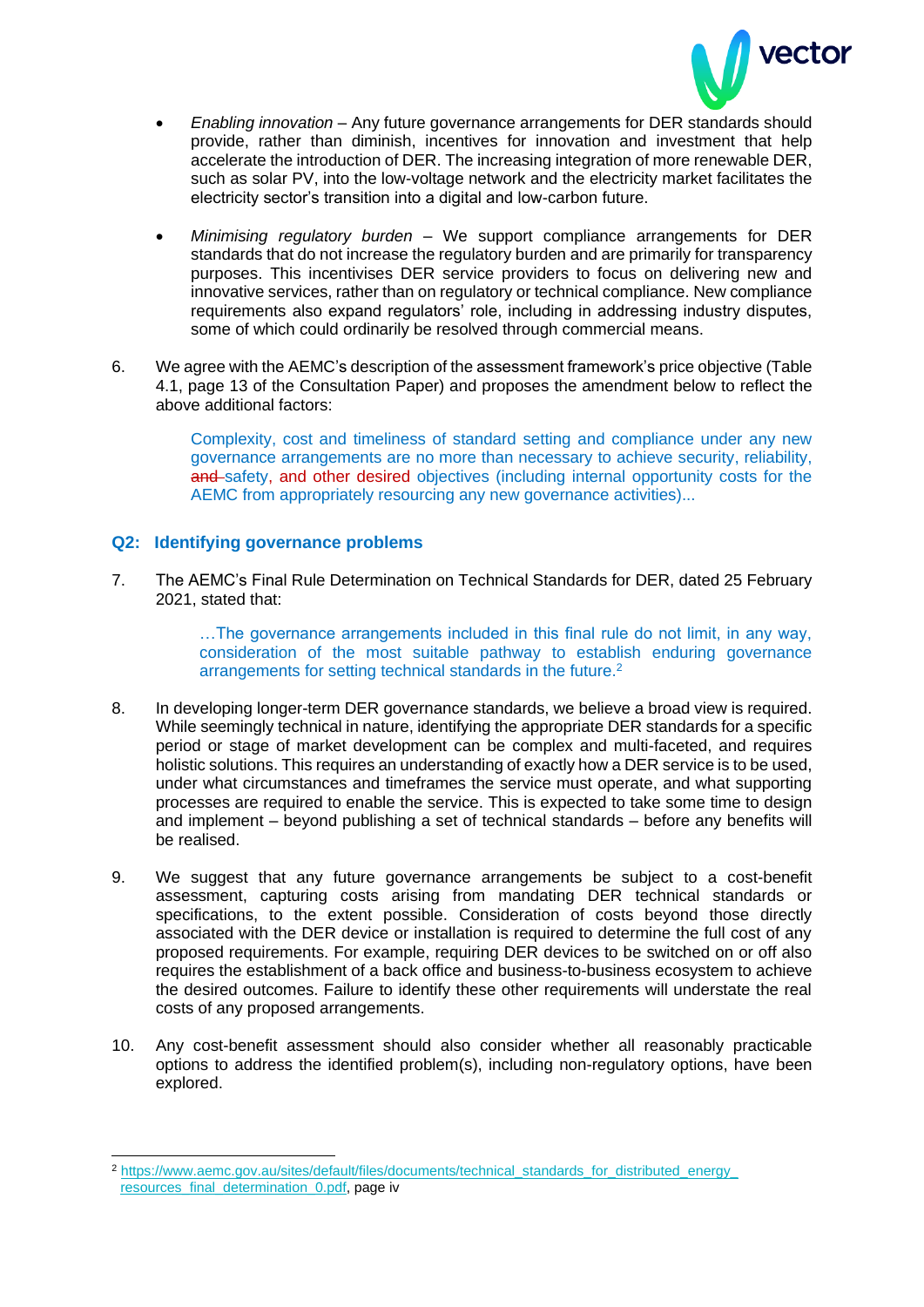

## **Q3: Assessing the market impact of identified problems**

- 11. The decision whether new longer-term governance arrangements for DER technical standards need to be established will have no direct or immediate significant impact on our business. However, as a smart metering service provider in the NEM, we believe that the value of DER can be optimised where there is widespread uptake of smart meters. This can best be achieved by large-scale retailer-led deployments of smart meters in a timely manner and in a competitive market. (While a smart meter plays an important role in delivering DER services, it is not solely a DER device. It has other uses such as remote reads, more accurate billing, load control, real-time detection of faults on the low voltage network, etc.)
- 12. Any proposed governance arrangements should not assume that imposing technical solutions at customers' premises would deliver outcomes that cost lower than other solutions, e.g. network augmentation. There is a risk that consumers could disengage from innovative programmes that could benefit them (over time) if they find the cost of owning and operating DER installations to be onerous.
- 13. We suggest that the AEMC also consider concerns around the impact of introducing new DER technical standards that can potentially enable the curtailment of customers' generation, and how this is communicated to existing and potential customers. Insufficient consumer engagement could generate negative sentiment towards the industry  $-$  a topic already of interest to stakeholders and the media. The industry needs to take consumers along in the transition to new technologies.

#### **Q4: DER technical standards in the rules**

- 14. Vector does not consider the creation of a subordinate instrument for mandating minimum technical standards to be warranted. It will add complexity to an already complex regulatory environment, will likely increase the regulatory burden, and could result in unintended consequences.
- 15. We agree with the AEMC's statement in its February 2021 Final Rule Determination on Technical Standards for DER that:

…establishing a new process may result in duplication and potentially inefficient costs borne by consumers. In addition, confusion and additional compliance costs for industry participants are likely to arise where there are differences between the requirements included in AS 4777.2:2020 and the standards specified in a NER subordinate instrument. Further, creating a subordinate instrument would require a bespoke governance framework to also be created.

For these reasons, the final rule has not created a subordinate instrument for AEMO to administer. Instead, the final rule creates a definition of DER Technical Standards that incorporates AS 4777.2:2020 as in force from time to time in the NER. Consequently, the AEMC will be the responsible body for any changes to the DER Technical Standards.<sup>3</sup>

- 16. Importantly, industry/stakeholder input could potentially be bypassed under a subordinate instrument, which could have adverse implications for those who will be directly affected by any new arrangements. Where an issue requires urgent resolution, we consider the AEMC's expedited consultation processes to be sufficiently robust for this purpose.
- 17. However, should the AEMC decide to create a subordinate instrument, we suggest that the existing principles guiding Standards Australia's development of standards be adhered to:

<sup>3</sup> [https://www.aemc.gov.au/sites/default/files/documents/technical\\_standards\\_for\\_distributed\\_energy\\_](https://www.aemc.gov.au/sites/default/files/documents/technical_standards_for_distributed_energy_resources_final_determination_0.pdf) [resources\\_final\\_determination\\_0.pdf,](https://www.aemc.gov.au/sites/default/files/documents/technical_standards_for_distributed_energy_resources_final_determination_0.pdf) page iv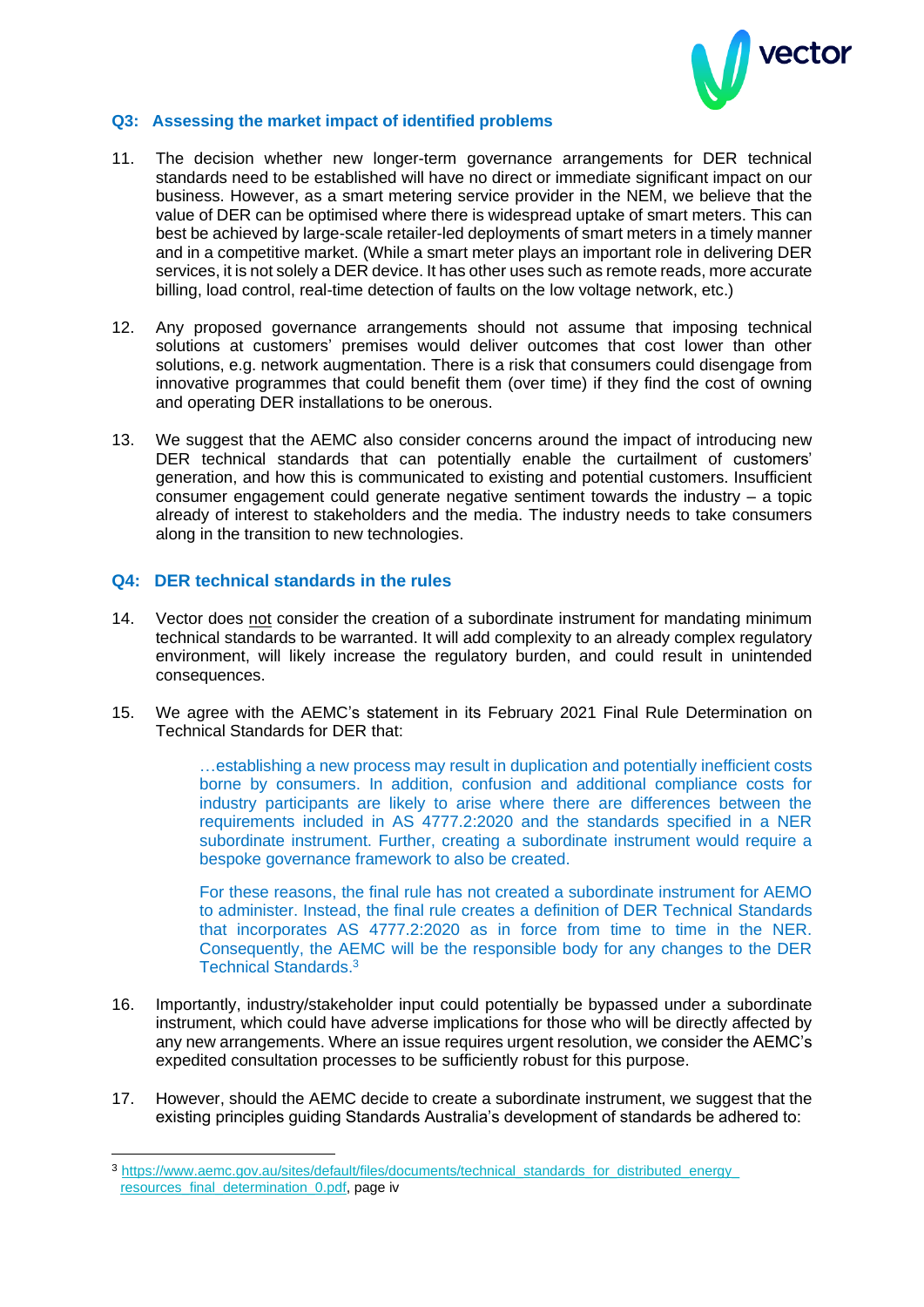

Our standards development process is based on the key principles of transparency, consensus and balanced expert committee representation. This process is regarded as one of the most rigorous in the world.

Before a project to develop a new Australian Standard or revise an existing Australian Standard commences, there needs to be demonstrable evidence that the standard will deliver a net benefit to the Australian community. Stakeholders also need to demonstrate there is sufficient industry and stakeholder support for the development of the standard.

Our policy is to base the development of Australian Standards on current international standards, avoiding unnecessary duplication, and allowing us to meet the requirements of the World Trade Organisation's Agreement on Technical Barriers to Trade.<sup>4</sup>

18. We agree with the above principles and suggest that any new processes for establishing standards subscribe to similar principles. We therefore question the need to create a new subordinate instrument for setting standards where a similar mechanism already exists. This unnecessary duplication is likely to increase costs for industry participants and consumers.

## **Q5: Who develops and maintains DER technical standards**

- 19. Vector supports the establishment of a committee that provides advice on DER standards in the NEM, not a committee that makes determinations or decisions. We support a committee that provides advice on standards for DER systems and installations (rather than mandates them) based on the nature of the service rather than on the device. This committee could focus on defining the outcomes required and specifying a set of minimum services or service levels that must be supported.
- 20. In our view, it would be sensible for the proposed advisory committee to report to the AEMC, which is the responsible body for any changes to the DER Technical Standards in the NER, rather than to other entities.
- 21. We encourage the proposed committee to use targeted approaches where these are more efficient or suitable to avoid 'locking in' existing technologies and 'locking out' service providers with better alternative offerings. Targeted approaches could include:
	- *Locational targeting* It is reasonable to expect that the functioning of DER systems would be geographically based. For example, solar systems would be switched off in areas that are experiencing grid constraints while other customers remain unaffected, in which case locations of solar systems will need to be mapped against network infrastructure. The committee could target these 'hot spots' rather than adopt a blanket solution that may impact customers who are not affected in the first place.
	- *Sequential targeting* The committee could consider more mature or more developed technologies earlier than emerging ones, e.g. develop guidelines for inverters and coordinate with importers, manufacturers, and installers. We note that some of the communications capabilities that make DER systems/devices 'pluggable' are some way off and may not need to be considered in the same timeframe as inverters.
- 22. We further suggest that the proposed committee consider the principles guiding Standards Australia's standards development processes in establishing its own coordinating structure and processes. The committee could improve coordination with existing standards bodies

<sup>4</sup> [https://www.standards.org.au/StandardAU/Media/SA-Archive/OurOrganisation/Documents/Developing-](https://www.standards.org.au/StandardAU/Media/SA-Archive/OurOrganisation/Documents/Developing-Australian-Standards.pdf)[Australian-Standards.pdf,](https://www.standards.org.au/StandardAU/Media/SA-Archive/OurOrganisation/Documents/Developing-Australian-Standards.pdf) page 4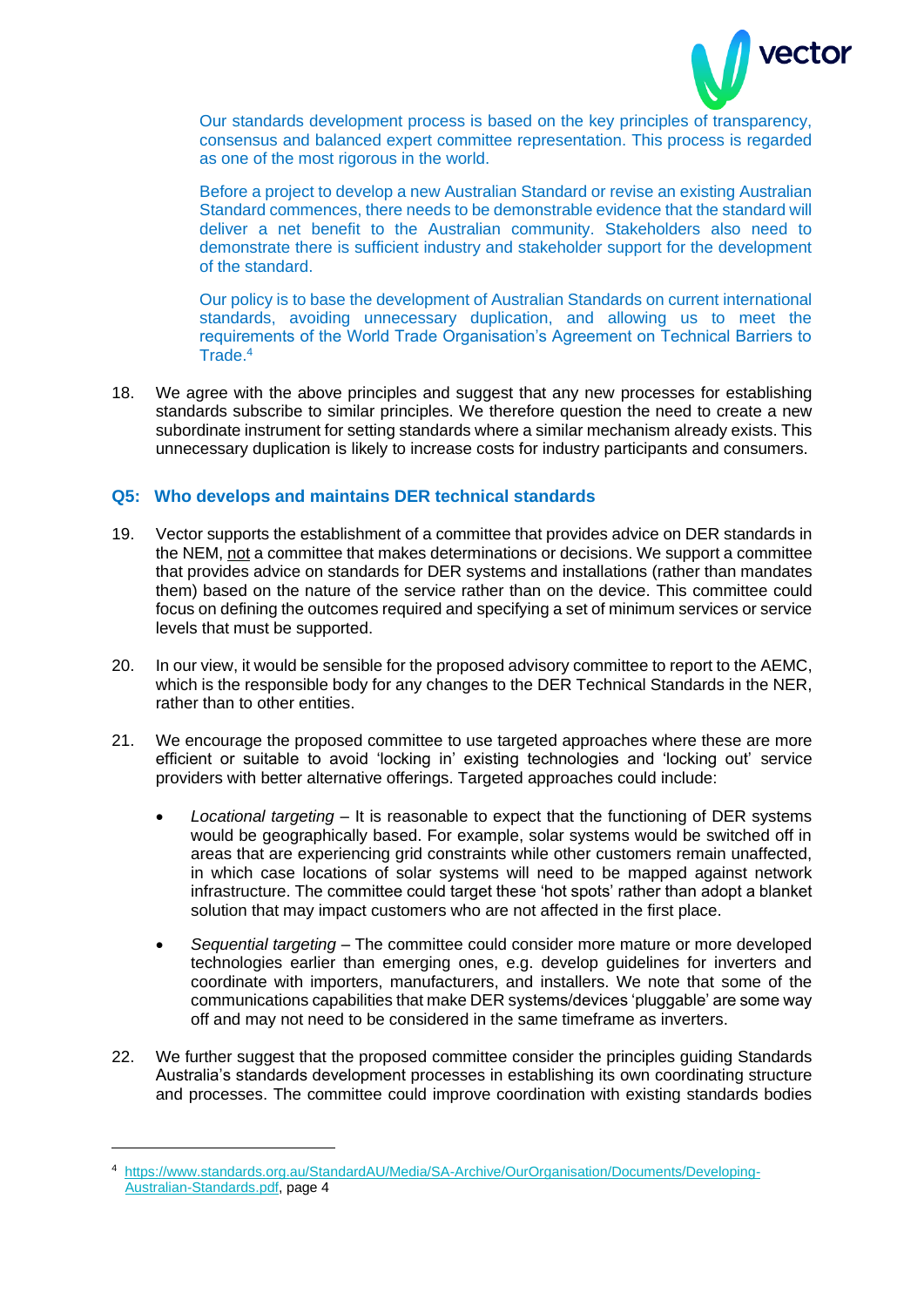

and provide a 'line of sight' for industry participants and other interested parties for DER standards-related matters.

23. Given the importance of measurements and smart meter data to the delivery of DER services and functioning of DER systems/installations, we suggest that the proposed committee include a representative from smart metering service providers. This representative should have an in-depth appreciation of the use of real-time smart metering and other data in the delivery of DER services, and the challenges (including regulatory challenges) of the application of this data to rapidly evolving energy markets.

## **Q6: How prescriptive should new governance standards be**

- 24. Vector encourages the AEMC to consider flexible longer-term governance arrangements for DER standards, i.e. beyond a purely technical and engineering approach to standards setting. Flexibility can be promoted, for example, by adopting common design principles, rather than mandating technical specifications, so existing service providers and new entrants can benefit from interoperability and efficiency gains without stifling innovation.
- 25. We support the "less prescriptive solutions" suggested by the AEMC (pages 18-19 of the Consultation Paper), including:
	- Introducing a provision in the NER for regular reviews of DER technical standards which would make this an ongoing priority for the AEMC; and
	- Complementing voluntary activities being led or undertaken by other agencies, e.g. the Distributed Energy Integration Program being coordinated by the Australian Renewable Energy Agency.
- 26. In the development of future DER standards, we would support consideration of the "interim Guidelines phase" suggested by the ESB "to trial new standards and to prevent lock-in of existing approaches as technologies develop".<sup>5</sup> We agree that this approach is "particularly important in an emerging area like DER, where many products are competing to establish their protocols…[as] the industry standard".<sup>6</sup> Such Guidelines could include examples of best practice in the industry.
- 27. Greater flexibility can also be promoted by ensuring that ongoing market reforms intended to promote greater transparency around demand and innovative pricing are not delayed. Various service providers are already responding to changing demand patterns, for example, by offering huge discounts on electricity prices during the middle of the day.

#### *The limits of a highly prescriptive approach and focusing only on technical solutions*

- 28. In dynamic environments such as the electricity sector, the uptake of and transition to new technologies are driven by market outcomes and positive consumer outcomes, rather than by regulatory or technical prescription. It is important for new technologies to be tested or installed to meet the changing requirements of the industry and consumers, rather than stifled through greater prescription.
- 29. Mandating future DER technical standards or technical specifications/functionalities is likely to impose the following limits and costs:
	- Market competition is limited by locking out existing and potential market participants who are not currently using the required technical standards or who believe that better

<sup>5</sup> [https://www.energyministers.gov.au/sites/prod.energycouncil/files/publications/documents/Governance%20of](https://www.energyministers.gov.au/sites/prod.energycouncil/files/publications/documents/Governance%20of%20DER%20Standards%20Consultation%20Paper.pdf) [%20DER%20Standards%20Consultation%20Paper.pdf,](https://www.energyministers.gov.au/sites/prod.energycouncil/files/publications/documents/Governance%20of%20DER%20Standards%20Consultation%20Paper.pdf) page 10

<sup>6</sup> *Ibid.*